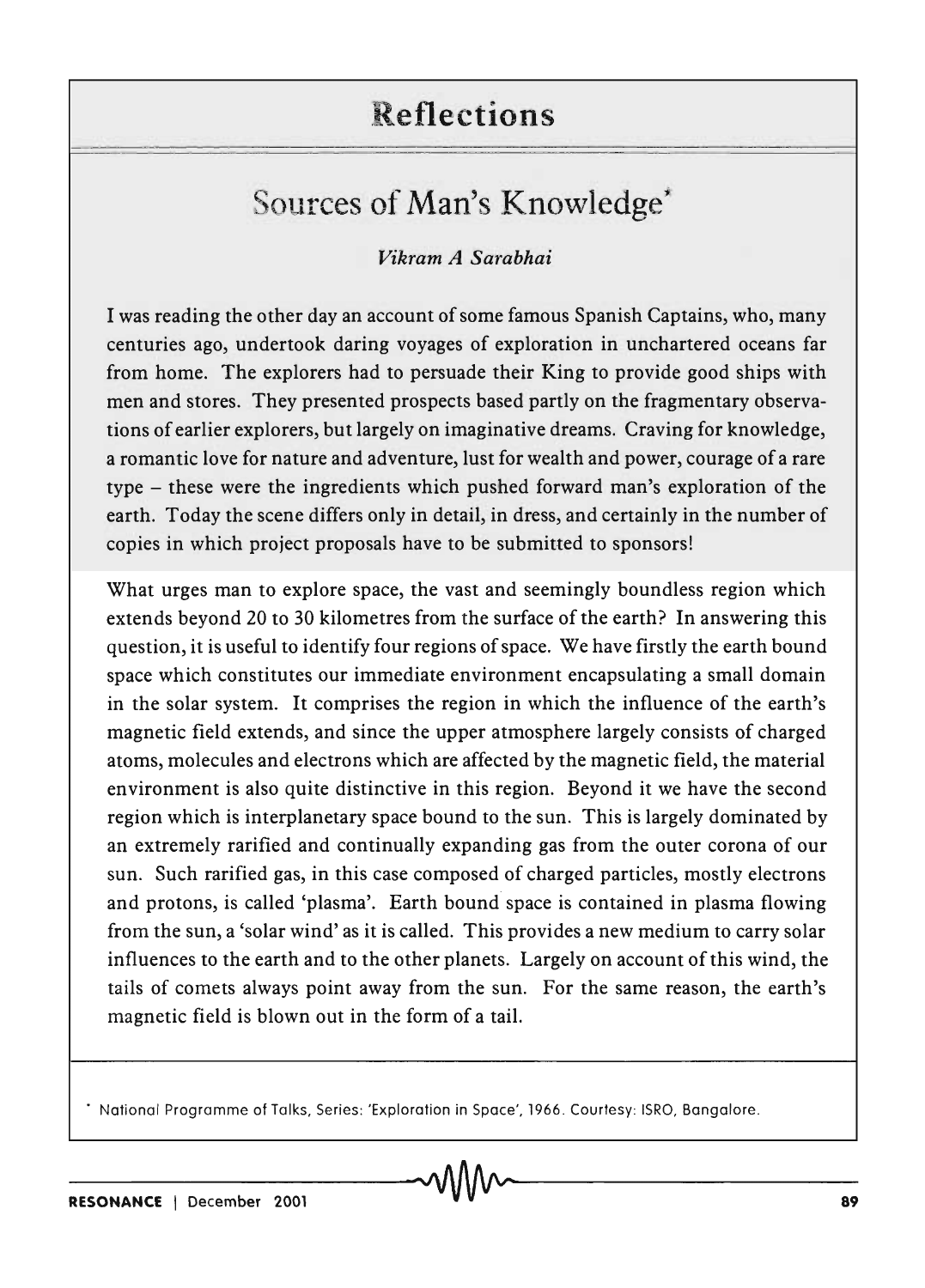Beyond the solar system at a distance from the sun about 40 to SO times that separating the sun and the earth, we have interstellar space in our galaxy, which is our third region. Here too we have a very rarified medium of neutral and charged constituents of matter in space separating the stars. Astronomers talk of yet another space beyond our galaxy where there are countless other galaxies and strange bodies. Extra-galactic space is the fourth region.

Many people suppose that there is the absence of the imaginative and intuitive element in the pursuit of science in contrast to philosophical, literary or artistic endeavour. This surely is a fallacy. What distinguishes the scientist is his compelling urge to test his concepts in terms of observations. He is ready to let his castle crumble to dust on the results of experiments. As long as man was tied to the solid earth, all he could observe of the outside environment was through information gathered from radiations which could penetrate the atmosphere and the magnetic field of the earth. He had access to only a few windows in the vast spectrum of electromagnetic radiations. Optical and radio astronomy provided the base for our early concepts of the solar system and of the Universe. He had moreover information derived from low energy charged particles which could approach the earth near the Poles and formed beautiful auroral displays. He could also study the more energetic cosmic rays created in the galaxy through as yet imperfectly understood mechanisms, and sometimes those coming from the sun. From all these a complex edifice was built of theories of cosmology, of galactic and stellar structure, of matter and fields in interstellar and interplanetary space and much closer to us, of the configuration of the earth's magnetic field and of phenomenon in the earth's atmosphere. Research with rockets which make excursions into space, or with satellites which remain in orbit around bodies such as the earth, the moon or the sun, free us from the severe constraints imposed on our ability to make direct observation relevant to these theories. New results of the last few years have already confirmed several theories and concepts derived earlier. They have also demolished many others.

Some of the fundamental problems which concern scientists today are no different from those that have excited man's curiosity from earliest times. We would like to understand the creation of the Universe, the solar system, the stars and the planets, the origin of life itself and the seemingly mysterious influences through which the sun affects the course of human existence on earth. Space research is related to all these. EXAM ANCES THE COALSE OF HAMAN CALISLER OF CATAR. Space research to related to an<br>these.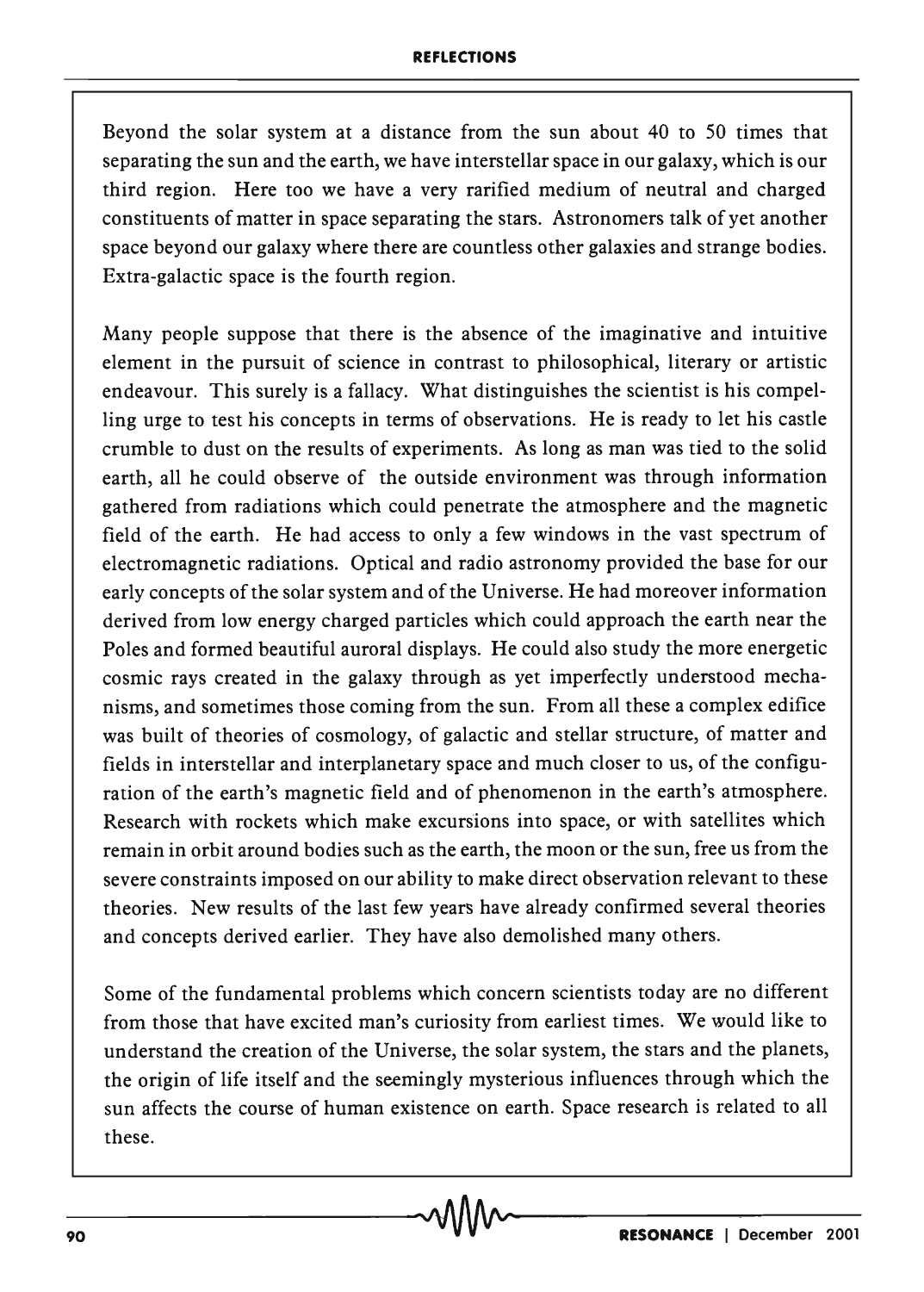## **REfLECTIONS**

As technology progresses providing new capabilities for space exploration, it is possible to reach out from observations in earth bound space to the moon and the planets in interplanetary space. The studies of the solar wind in which the earth swims, and of the particles and fields carried with it probably acting as trigger for many occurrences on the earth, are some of the immediate objectives of space research. Another, which concerns the study of planets is of interest to geophysicists as well as to biologists. The earth has a molten core with a magnetic field and a wide range of chemical elements and compounds in its interior and in the atmosphere. These environmental factors along with those related to the mass of the planet and its distance from the sun which controls its temperature are presumably related to the existence of life on earth. But one of the most truly remarkable aspects of life as we know it is that its basic building block, whether in a blade of grass or in a microbe or in man or in giraffe, in all cases is the wonderful substance called 'DNA'. This type of life can survive only within a certain range of environmental conditions. We would like to know whether other planets have environmental conditions, which could permit life based on the DNA molecule. Or is it possible to have other forms of life, which are based not on carbon, hydrogen, oxygen and nitrogen, but other combinations of elements including iron, as is conceivable in Mars. At this stage we run into speculations, but scientists will not rest till they confirm these through observations. It may well be that there is no other planet in our solar system which can sustain life, but then there are hundreds of millions of stars like our sun which can have their own planetary systems. At the present time many implicitly carry a conviction that life is unique on earth. If and when this proves to be wrong, I would like to suggest that a very fundamental transformation will occur in the way man looks at life and nature.

There is an active debate in the world today on the value of space exploration in the context of the many immediate problems of human existence. Why does man wish to go to the moon when he has sophisticated instruments including television cameras, which can be sent in spacecraft under command and can communicate information from millions of miles. It is because nothing that has been developed with the most sophisticated technology so far approaches anywhere near the capability of man who possesses the facility of receiving information simultaneously from a number of channels and to synthesise it to create an image of the environment as a whole. Let us note here that our present day computers and systems for analysis operate only serially i.e., taking one bit of information after another. It is unlikely